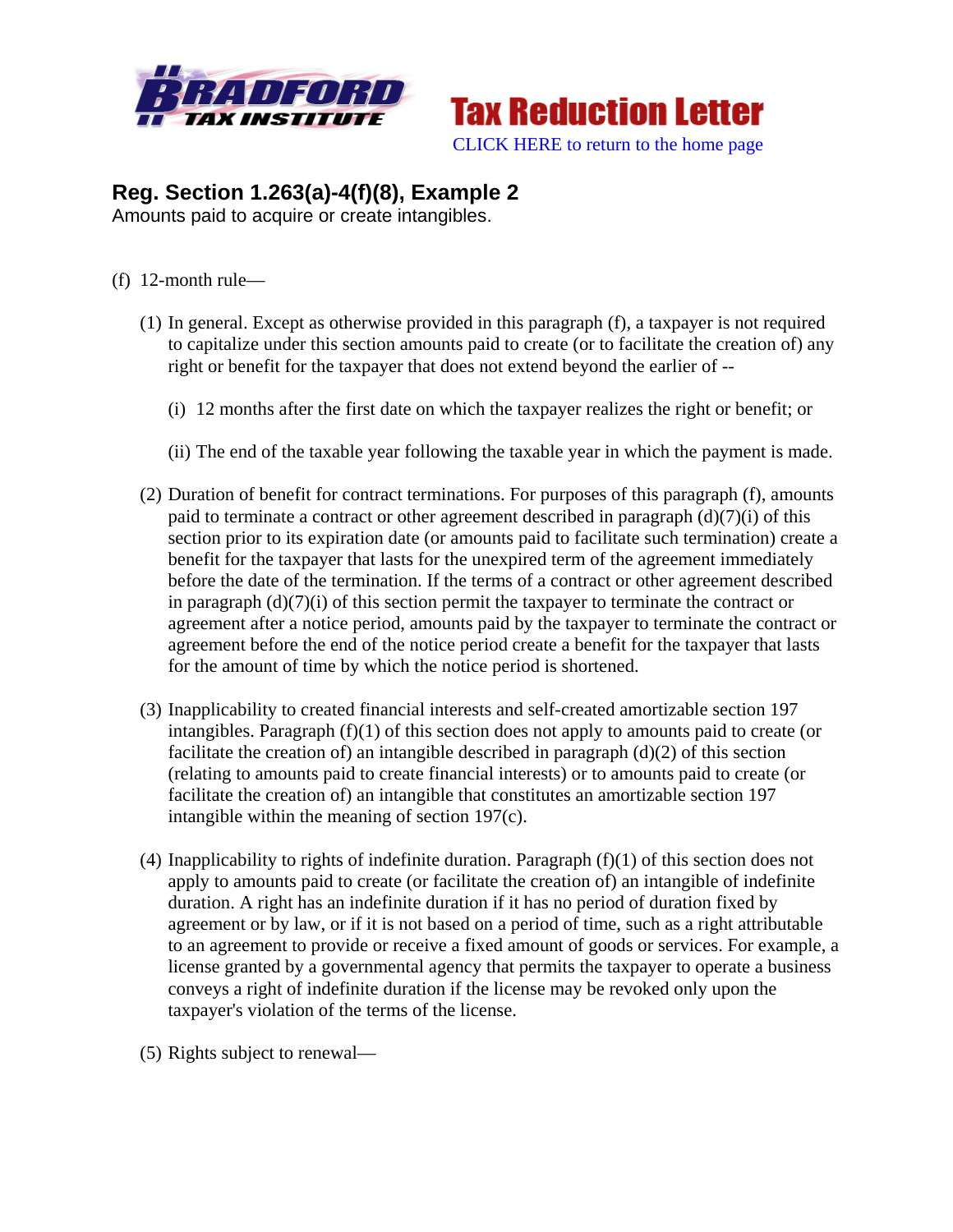- (i) In general. For purposes of paragraph  $(f)(1)$  of this section, the duration of a right includes any renewal period if all of the facts and circumstances in existence during the taxable year in which the right is created indicate a reasonable expectancy of renewal.
- (ii) Reasonable expectancy of renewal. The following factors are significant in determining whether there exists a reasonable expectancy of renewal:
	- (A)Renewal history. The fact that similar rights are historically renewed is evidence of a reasonable expectancy of renewal. On the other hand, the fact that similar rights are rarely renewed is evidence of a lack of a reasonable expectancy of renewal. Where the taxpayer has no experience with similar rights, or where the taxpayer holds similar rights only occasionally, this factor is less indicative of a reasonable expectancy of renewal.
	- (B) Economics of the transaction. The fact that renewal is necessary for the taxpayer to earn back its investment in the right is evidence of a reasonable expectancy of renewal. For example, if a taxpayer pays \$14,000 to enter into a renewable contract with an initial 9-month term that is expected to generate income to the taxpayer of \$1,000 per month, the fact that renewal is necessary for the taxpayer to earn back its \$14,000 payment is evidence of a reasonable expectancy of renewal.
	- (C) Likelihood of renewal by other party. Evidence that indicates a likelihood of renewal by the other party to a right, such as a bargain renewal option or similar arrangement, is evidence of a reasonable expectancy of renewal. However, the mere fact that the other party will have the opportunity to renew on the same terms as are available to others is not evidence of a reasonable expectancy of renewal.
	- (D)Terms of renewal. The fact that material terms of the right are subject to renegotiation at the end of the initial term is evidence of a lack of a reasonable expectancy of renewal. For example, if the parties to an agreement must renegotiate price or amount, the renegotiation requirement is evidence of a lack of a reasonable expectancy of renewal.
	- (E) Terminations. The fact that similar rights are typically terminated prior to renewal is evidence of a lack of a reasonably expectancy of renewal.
- (iii)Safe harbor pooling method. In lieu of applying the reasonable expectancy of renewal test described in paragraph  $(f)(5)(ii)$  of this section to each separate right created during a taxable year, a taxpayer that reasonably expects to enter into at least 25 similar rights during the taxable year may establish a pool of similar rights for which the initial term does not extend beyond the period prescribed in paragraph  $(f)(1)$  of this section and may elect to apply the reasonable expectancy of renewal test to that pool. See paragraph (h) of this section for additional rules relating to pooling. The application of paragraph  $(f)(1)$  of this section to each pool is determined in the following manner: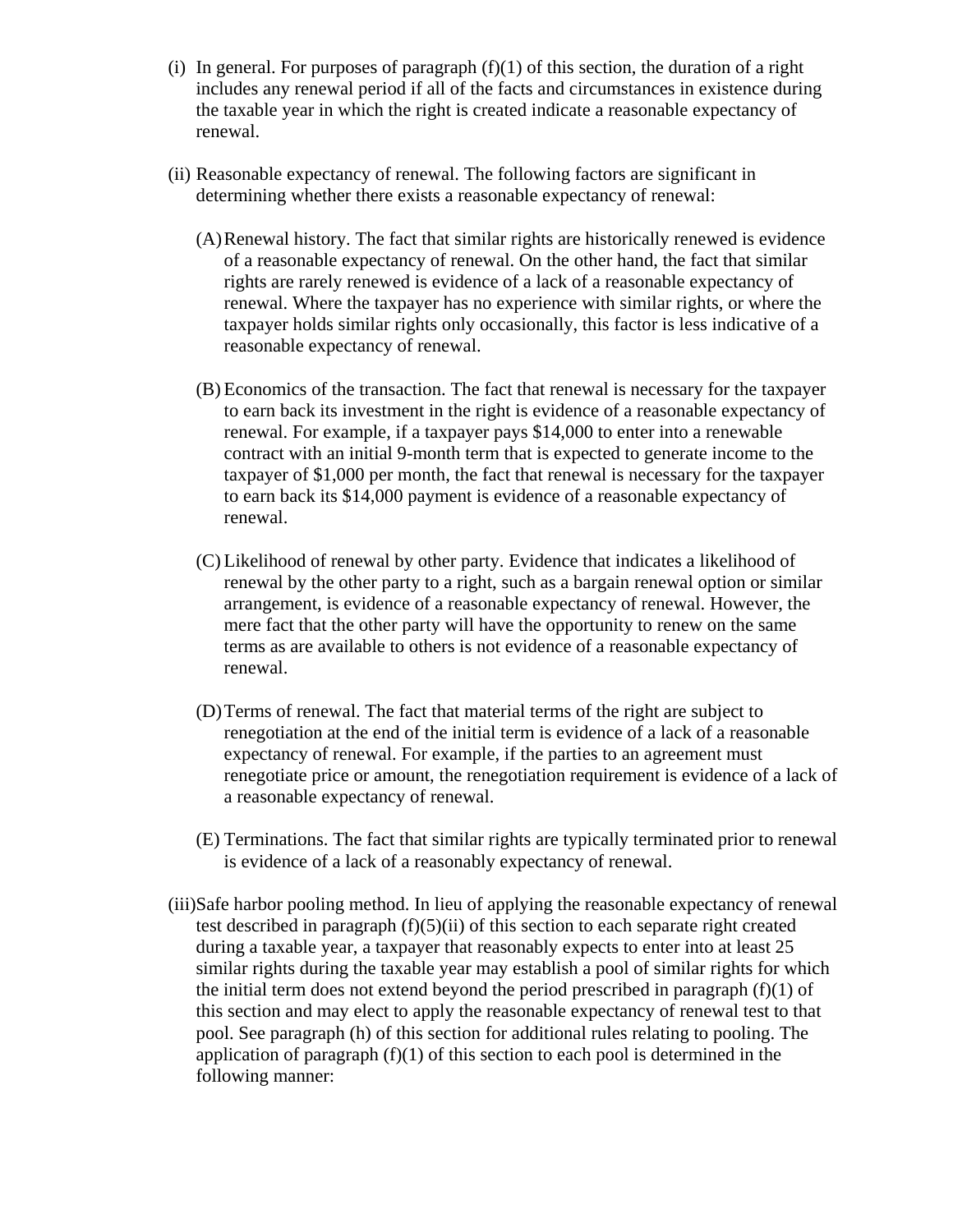- $(A)$ All amounts (except de minimis costs described in paragraph  $(d)(6)(v)$  of this section) paid to create the rights included in the pool and all amounts paid to facilitate the creation of the rights included in the pool are aggregated.
- (B) If less than 20 percent of the rights in the pool are reasonably expected to be renewed beyond the period prescribed in paragraph  $(f)(1)$  of this section, all rights in the pool are treated as having a duration that does not extend beyond the period prescribed in paragraph  $(f)(1)$  of this section, and the taxpayer is not required to capitalize under this section any portion of the aggregate amount described in paragraph  $(f)(5)(iii)(A)$  of this section.
- (C) If more than 80 percent of the rights in the pool are reasonably expected to be renewed beyond the period prescribed in paragraph  $(f)(1)$  of this section, all rights in the pool are treated as having a duration that extends beyond the period prescribed in paragraph (f)(1) of this section, and the taxpayer is required to capitalize under this section the aggregate amount described in paragraph  $(f)(5)(iii)(A)$  of this section.
- (D)If 20 percent or more, but 80 percent or less, of the rights in the pool are reasonably expected to be renewed beyond the period prescribed in paragraph  $(f)(1)$  of this section, the aggregate amount described in paragraph  $(f)(5)(iii)(A)$  of this section is multiplied by the percentage of the rights in the pool that are reasonably expected to be renewed beyond the period prescribed in paragraph  $(f)(1)$  of this section and the taxpayer must capitalize the resulting amount under this section by treating such amount as creating a separate intangible. The amount determined by multiplying the aggregate amount described in paragraph  $(f)(5)(iii)(A)$  of this section by the percentage of rights in the pool that are not reasonably expected to be renewed beyond the period prescribed in paragraph (f)(1) of this section is not required to be capitalized under this section.
- (6) Coordination with section 461. In the case of a taxpayer using an accrual method of accounting, the rules of this paragraph (f) do not affect the determination of whether a liability is incurred during the taxable year, including the determination of whether economic performance has occurred with respect to the liability. See § 1.461-4 for rules relating to economic performance.
- (7) Election to capitalize. A taxpayer may elect not to apply the rule contained in paragraph  $(f)(1)$  of this section. An election made under this paragraph  $(f)(7)$  applies to all similar transactions during the taxable year to which paragraph (f)(1) of this section would apply (but for the election under this paragraph  $(f)(7)$ ). For example, a taxpayer may elect under this paragraph (f)(7) to capitalize its costs of prepaying insurance contracts for 12 months, but may continue to apply the rule in paragraph  $(f)(1)$  to its costs of entering into non-renewable, 12-month service contracts. A taxpayer makes the election by treating the amounts as capital expenditures in its timely filed original federal income tax return (including extensions) for the taxable year during which the amounts are paid. In the case of an affiliated group of corporations filing a consolidated return, the election is made separately with respect to each member of the group, and not with respect to the group as a whole. In the case of an S corporation or partnership, the election is made by the S corporation or by the partnership, and not by the shareholders or partners. An election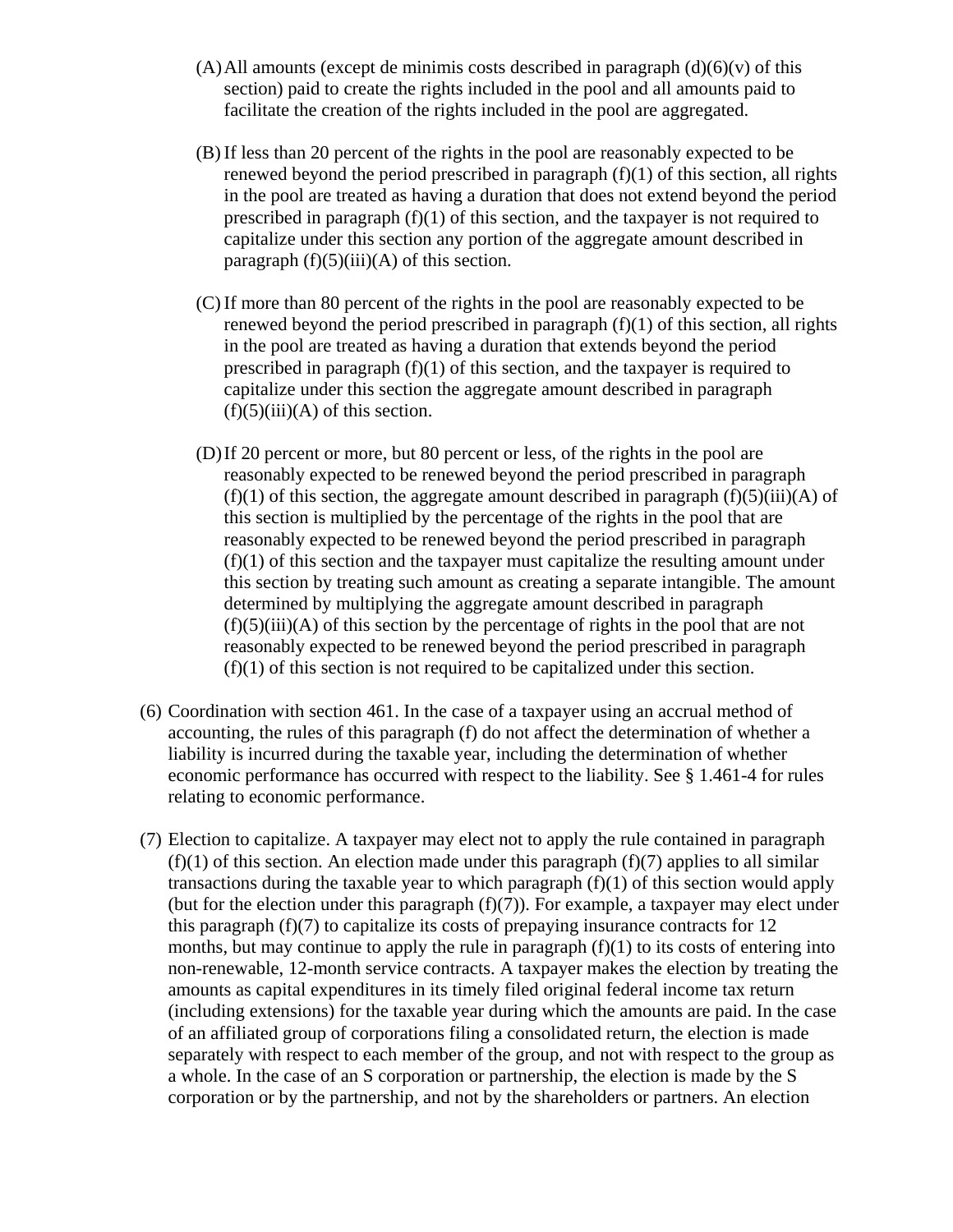made under this paragraph  $(f)(7)$  is revocable with respect to each taxable year for which made only with the consent of the Commissioner.

(8) Examples. The rules of this paragraph (f) are illustrated by the following examples, in which it is assumed (unless otherwise stated) that the taxpayer is a calendar year, accrual method taxpayer that does not have a short taxable year in any taxable year and has not made an election under paragraph  $(f)(7)$  of this section:

Example 1. Prepaid expenses. On December 1, 2005, N corporation pays a \$10,000 insurance premium to obtain a property insurance policy (with no cash value) with a 1-year term that begins on February 1, 2006. The amount paid by N is a prepaid expense described in paragraph  $(d)(3)$  of this section and not paragraph  $(d)(2)$  of this section. Because the right or benefit attributable to the \$10,000 payment extends beyond the end of the taxable year following the taxable year in which the payment is made, the 12-month rule provided by this paragraph (f) does not apply. N must capitalize the \$10,000 payment.

Example 2. Prepaid expenses.

- (i) Assume the same facts as in Example 1, except that the policy has a term beginning on December 15, 2005. The 12-month rule of this paragraph (f) applies to the \$10,000 payment because the right or benefit attributable to the payment neither extends more than 12 months beyond December 15, 2005 (the first date the benefit is realized by the taxpayer) nor beyond the end of the taxable year following the taxable year in which the payment is made. Accordingly, N is not required to capitalize the \$10,000 payment.
- (ii) Alternatively, assume N capitalizes prepaid expenses for financial accounting and reporting purposes and elects under paragraph (f)(7) of this section not to apply the 12 month rule contained in paragraph  $(f)(1)$  of this section. N must capitalize the \$10,000 payment for Federal income tax purposes.

Example 3. Financial interests. On October 1, 2005, X corporation makes a 9-month loan to B in the principal amount of \$250,000. The principal amount of the loan to B constitutes an amount paid to create or originate a financial interest under paragraph (d)(2)(i)(B) of this section. The 9 month term of the loan does not extend beyond the period prescribed by paragraph  $(f)(1)$  of this section. However, as provided by paragraph  $(f)(3)$  of this section, the rules of this paragraph  $(f)$ do not apply to intangibles described in paragraph (d)(2) of this section. Accordingly, X must capitalize the \$250,000 loan amount.

Example 4. Financial interests. X corporation owns all of the outstanding stock of Z corporation. On December 1, 2005, Y corporation pays X \$1,000,000 in exchange for X's grant of a 9-month call option to Y permitting Y to purchase all of the outstanding stock of Z. Y's payment to X constitutes an amount paid to create or originate an option with X under paragraph  $(d)(2)(i)(C)(7)$  of this section. The 9-month term of the option does not extend beyond the period prescribed by paragraph  $(f)(1)$  of this section. However, as provided by paragraph  $(f)(3)$  of this section, the rules of this paragraph (f) do not apply to intangibles described in paragraph (d)(2) of this section. Accordingly, Y must capitalize the \$1,000,000 payment.

Example 5. License.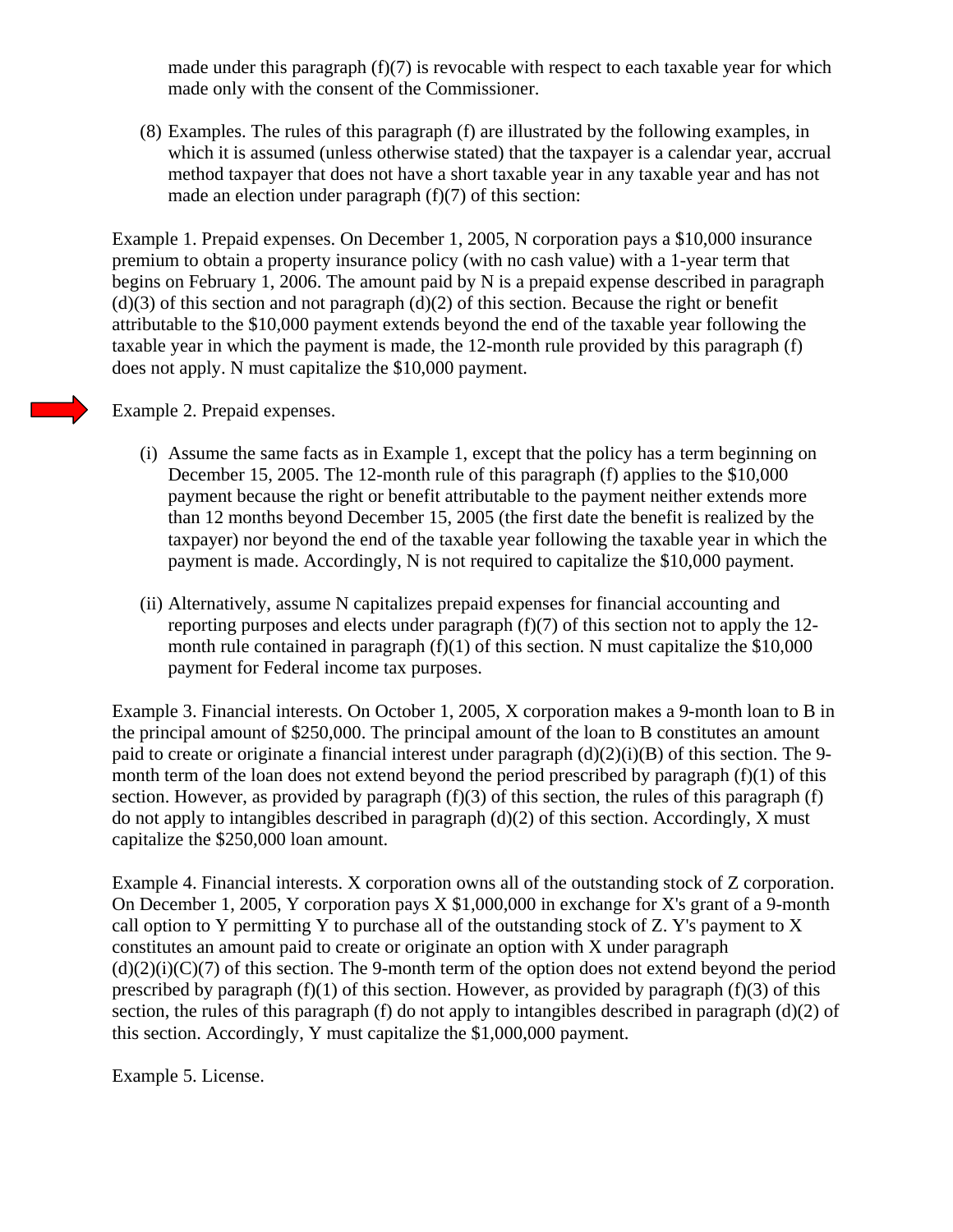- (i) On July 1, 2005, R corporation pays \$10,000 to state X to obtain a license to operate a business in state X for a period of 5 years. The terms of the license require R to pay state X an annual fee of \$500 due on July 1, 2005, and each of the succeeding four years. R pays the \$500 fee on July 1 as required by the license.
- (ii) R's payment of \$10,000 is an amount paid to a governmental agency for a license granted by that agency to which paragraph (d)(5) of this section applies. Because R's payment creates rights or benefits for R that extend beyond 12 months after the first date on which R realizes the rights or benefits attributable to the payment and beyond the end of 2006 (the taxable year following the taxable year in which the payment is made), the rules of this paragraph (f) do not apply to R's payment. Accordingly, R must capitalize the \$10,000 payment.
- (iii)R's payment of each \$500 annual fee is a prepaid expense described in paragraph  $(d)(3)$ of this section. R is not required to capitalize the \$500 fee in each taxable year. The rules of this paragraph (f) apply to each such payment because each payment provides a right or benefit to R that does not extend beyond 12 months after the first date on which R realizes the rights or benefits attributable to the payment and does not extend beyond the end of the taxable year following the taxable year in which the payment is made.

Example 6. Lease. On December 1, 2005, W corporation enters into a lease agreement with X corporation under which W agrees to lease property to X for a period of 9 months, beginning on December 1, 2005. W pays its outside counsel \$7,000 for legal services rendered in drafting the lease agreement and negotiating with X. The agreement between W and X is an agreement providing W the right to be compensated for the use of property, as described in paragraph  $(d)(6)(i)(A)$  of this section. W's \$7,000 payment to its outside counsel is an amount paid to facilitate W's creation of the lease as described in paragraph  $(e)(1)(i)$  of this section. The 12month rule of this paragraph (f) applies to the \$7,000 payment because the right or benefit that the \$7,000 payment facilitates the creation of neither extends more than 12 months beyond December 1, 2005 (the first date the benefit is realized by the taxpayer) nor beyond the end of the taxable year following the taxable year in which the payment is made. Accordingly, W is not required to capitalize its payment to its outside counsel.

Example 7. Certain contract terminations. V corporation owns real property that it has leased to A for a period of 15 years. When the lease has a remaining unexpired term of 5 years, V and A agree to terminate the lease, enabling V to use the property in its trade or business. V pays A \$100,000 in exchange for A's agreement to terminate the lease. V's payment to A to terminate the lease is described in paragraph  $(d)(7)(i)(A)$  of this section. Under paragraph  $(f)(2)$  of this section, V's payment creates a benefit for V with a duration of 5 years, the remaining unexpired term of the lease as of the date of the termination. Because the benefit attributable to the expenditure extends beyond 12 months after the first date on which V realizes the rights or benefits attributable to the payment and beyond the end of the taxable year following the taxable year in which the payment is made, the rules of this paragraph (f) do not apply to the payment. V must capitalize the \$100,000 payment.

Example 8. Certain contract terminations. Assume the same facts as in Example 7, except that the lease is terminated when it has a remaining unexpired term of 10 months. Under paragraph  $(f)(2)$  of this section, V's payment creates a benefit for V with a duration of 10 months. The 12month rule of this paragraph (f) applies to the payment because the benefit attributable to the